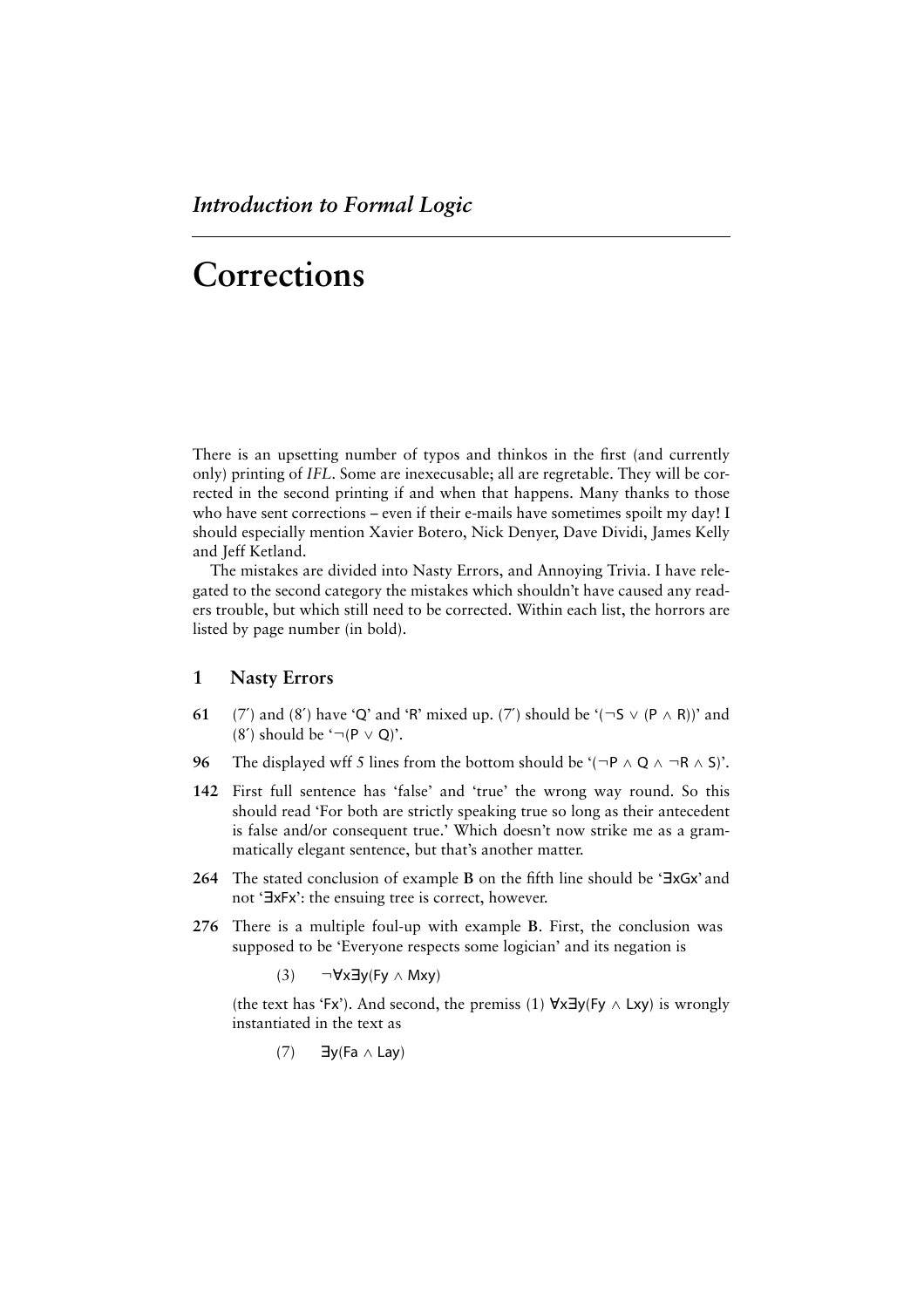where there should be

 $(7)$  ∃y(Fy ∧ Lay)

These two errors propagate through the proof but happen to cancel each other out so that the tree fortuitously closes. Which is, I guess, why I didn't spot the errors. (The corrected version of the whole passage is in Section 3 of these corrections.)

- 278 (1) on line 8 should be ' $\forall x$ (Fx ⊃ Gx)', and not ' $\forall x$ (Fz ⊃ Gx)'. The tree proceeds as if the correct were there.
- **306** In the last line but four of Section 32.4, there's 'Indiscernibility of Identicals' where it should of course be 'Identity of Indiscernibles'. [Ouch!]
- **313** In example 12, at each occurrence,  $\neg x = b$  should be  $\neg y = b$ .
- **315** In Exercises 33, B 7, the identity sign is a misprint for the material equivalence, so it should be ' $\forall x \forall y \forall z$ (Rxyz = Rxzy)'. And in B 5: the identity sign is wrong and whole the expression is nonsensical. I can't recall what was intended: a minimal repair could be  $\forall x \forall y$ (Rxyz  $\supset x = y$ ).
- **335** Despite however many people having read through these pages before publication, the translation of the example in Section 35.4 is wrong. What can I say? I just couldn't believe my eyes when this was pointed out to be (first by Jeff Ketland). This is exactly the sort of mistake that I warn students about in lectures!

 Inside the conclusion, to render 'there are exactly two …', there *of course* should be another conjunct,  $\forall x = y'$ , to ensure that we do indeed have two different things here. See Section 33.3. Ouch.

 The tree for the argument as translated is correct. But in the correct translation, the conclusion has another conjunct,  $\neg x = y'$ , inside the scope of the quantifiers. With this addition, the new tree will still close.

 Here's why. After we have done the same instantiations that take us to line (15) in the current proof, there will be another conjunct inside the brackets, i.e.  $\neg a = b$ . And when we unpack the big negated multi-conjunction, we'll get a new branch with  $\neg \neg a = b'$  on it. This very quickly closes since it gives 'a = b', and we have (5) ' $\forall x \neg (Fx \land Gx)$ ', (9) 'Fa', (11) 'Gb' already on the trunk.

To see this spelt out more carefully, see Section 4 of these corrections.

**338** Exercise B2: add a final closing bracket to get a wff.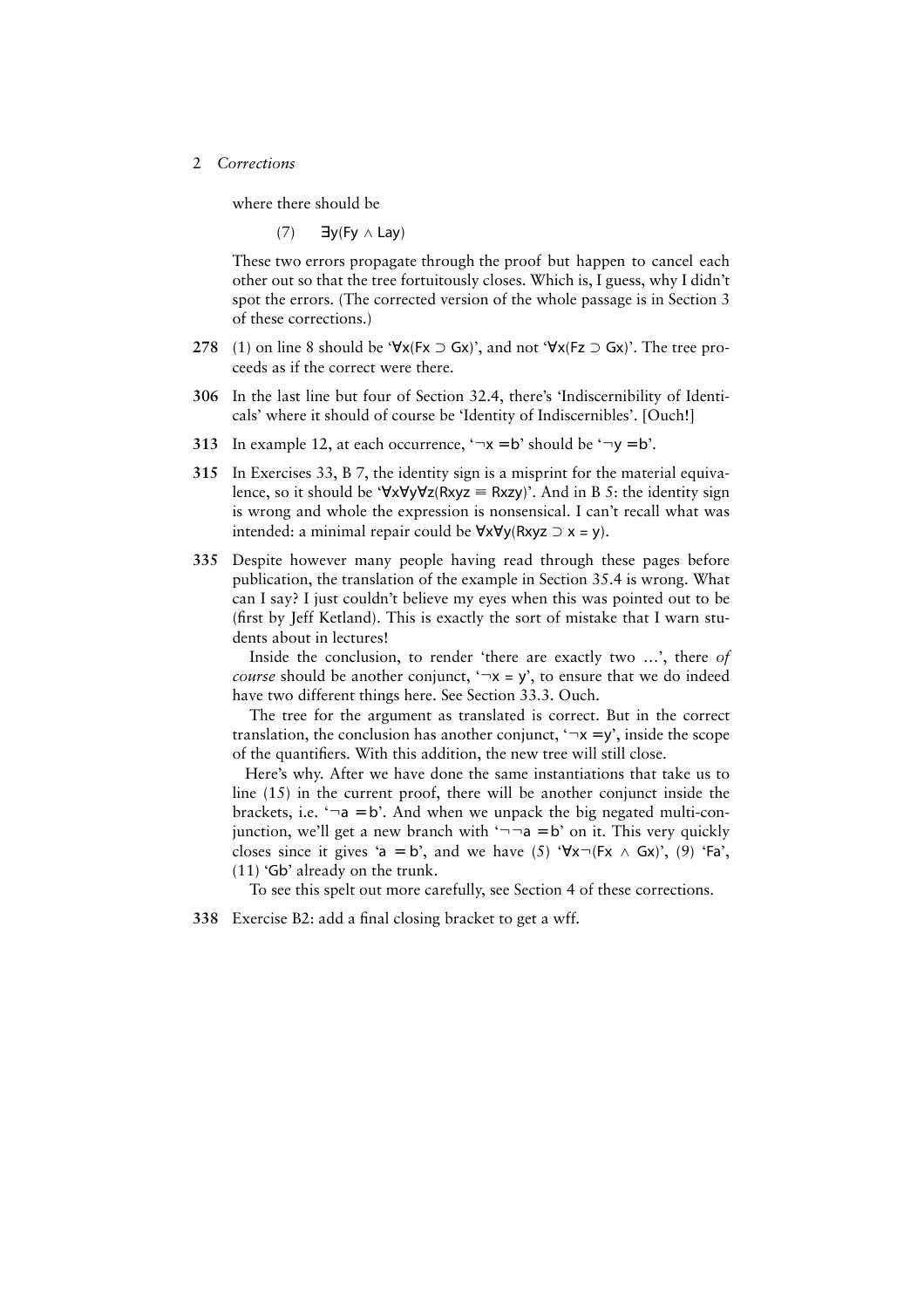# **2 Annoying Trivia**

- **49** Line 6 of last paragraph of Section 6.3; delete 'recognize'.
- **80** Second bullet point on the page, last line, should read 'the disjunction  $(A \vee B)$ <sup>\*</sup>.
- **97** Line 6 up from bottom should start 'atom or a negated atom, and ...'
- **109** Line 4 up. I shouldn't have used the *open-ended* '¬P, ¬P′, ¬P′′, ¬P′′′, …' to represent a finite list of fifty premisses. That use of '…' usually symbolizes an infinite sequence.
- **156** In Exercises 16, no. 5, the last premiss was supposed to be ( $\neg R \vee S$ ). In no. 6, the conclusion was supposed to be ((Q  $\vee$  R)  $\wedge$  P). Obviously, the examples can be done as they stand: but the replacements suggested here make for better examples.
- **197** Line 4 up has 'in a a world'; so delete one 'a'!
- **219** Section 24.1, first line 'intmeanserpretations' should be 'interpretations'. [A complete mystery how that one got through!]
- **225** Line 6: 'beingz' needs a letter deleted!
- **227** Exercise A 14, There are stray occurrences of 'Bethan' and 'Caradoc' instead of (say) 'Myfanwy' and 'Ninian'.
- **241** The penultimate line of the exercises: '**QL**=' should be simply '**QL**'.
- **249** The exercises are numbered '1, 2, 4, 5 …' with '3' accidentally omitted! Also, the last couple of exercises in the current set are really redundant, and ought to get deleted.
- **286** Line 3 of Section 30.1 should start 'constructed **QL** tree closes, then'.
- **329** There is a stray concluding bracket at the end of the wff G.
- **341** Line 4 of sec. 36.2: for consistency '§4' should be '§36.4'.
- **344** Last complete paragraph. 'Gwyneth has no daughters'. Well, now she famously has baby Apple; so maybe that will teach me not to use indulgent examples like that …!
- **349** Line 5: replace '∧' by '∨': oops.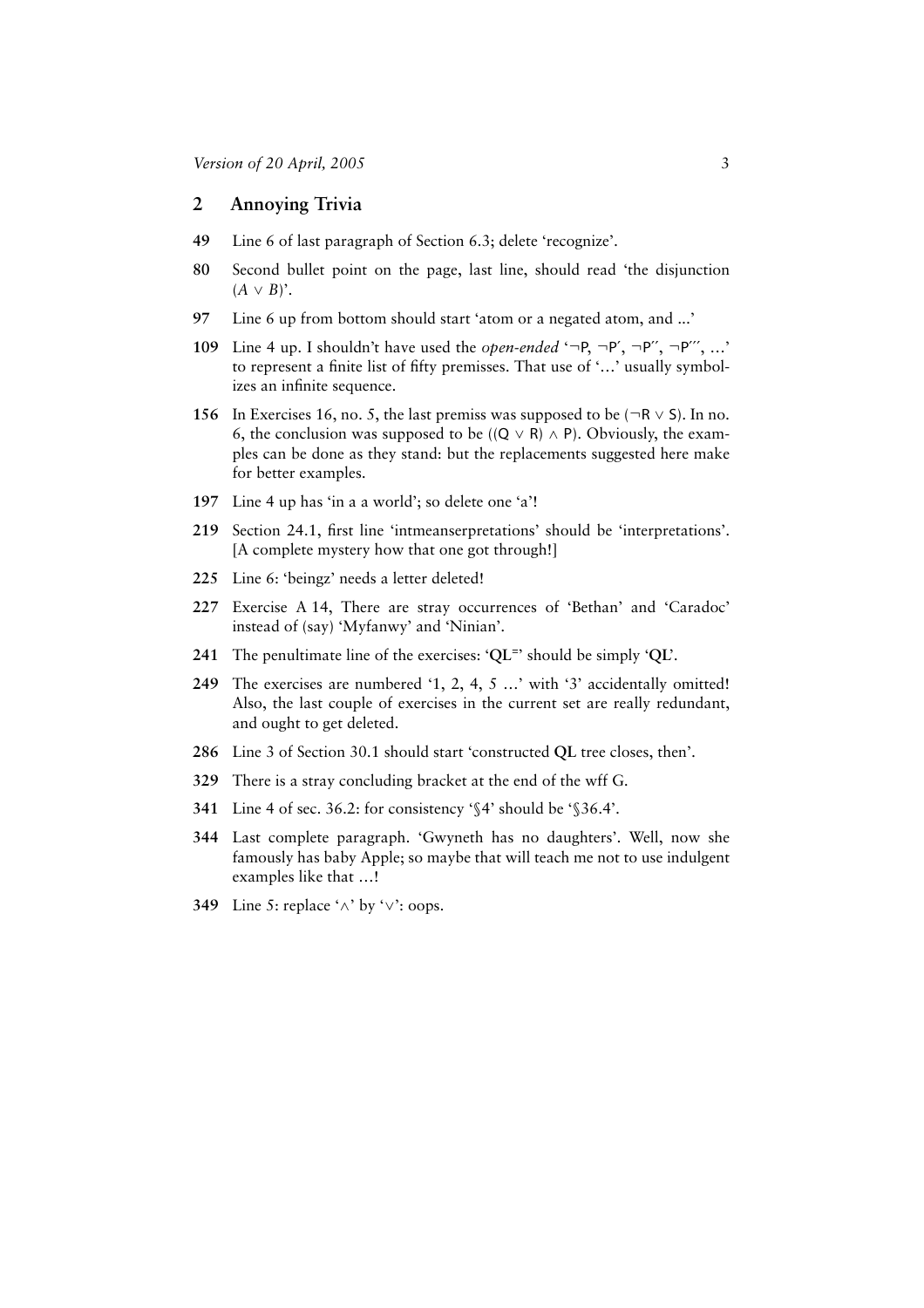# **3 Repairing Example B, p. 276**

#### *The full treatment of the example should read as follows:*

Consider next

**B** Everyone admires some logician; whoever admires someone respects them. So everyone respects some logician.

The translation of the premisses and negated conclusion shouldn't cause trouble by now (just note that the second premiss means that for *any* pair, if the first admires the second, then the first respects the second):

| (1) | $\forall x \exists y (Fy \wedge Lxy)$     |
|-----|-------------------------------------------|
| (2) | $\forall x \forall y (Lxy \supset Mxy)$   |
| (3) | $\neg \forall x \exists y (Fy \land Mxy)$ |
|     |                                           |

Checking off (3), the next steps are more or less automatic.

| (4) | $\exists x \neg \exists y (Fy \land Mxy)$ |  |
|-----|-------------------------------------------|--|
| (5) | $\neg \exists y$ (Fy $\wedge$ May)        |  |
| (6) | $\forall y \neg (Fy \land May)$           |  |

We *could* instantiate (6) using 'a', but that would be pointless. So let's next instantiate (1) and (2) instead:

| $\exists y$ (Fy $\wedge$ Lay)   |
|---------------------------------|
| $\forall y$ (Lay $\supset$ May) |
|                                 |

Instantiating the existential quantification first (following our rule of thumb), and remembering to use a new constant, we get

$$
(9) \t\t\t (Fb \wedge Lab)
$$

Using this new constant to instantiate the two remaining universal quantifiers at (6) and (8), we get

| (10) | $\neg$ (Fb $\land$ Mab) |
|------|-------------------------|
| (11) | $(Lab \supset Mab)$     |

Finally the tree closes using the familiar connective rules:

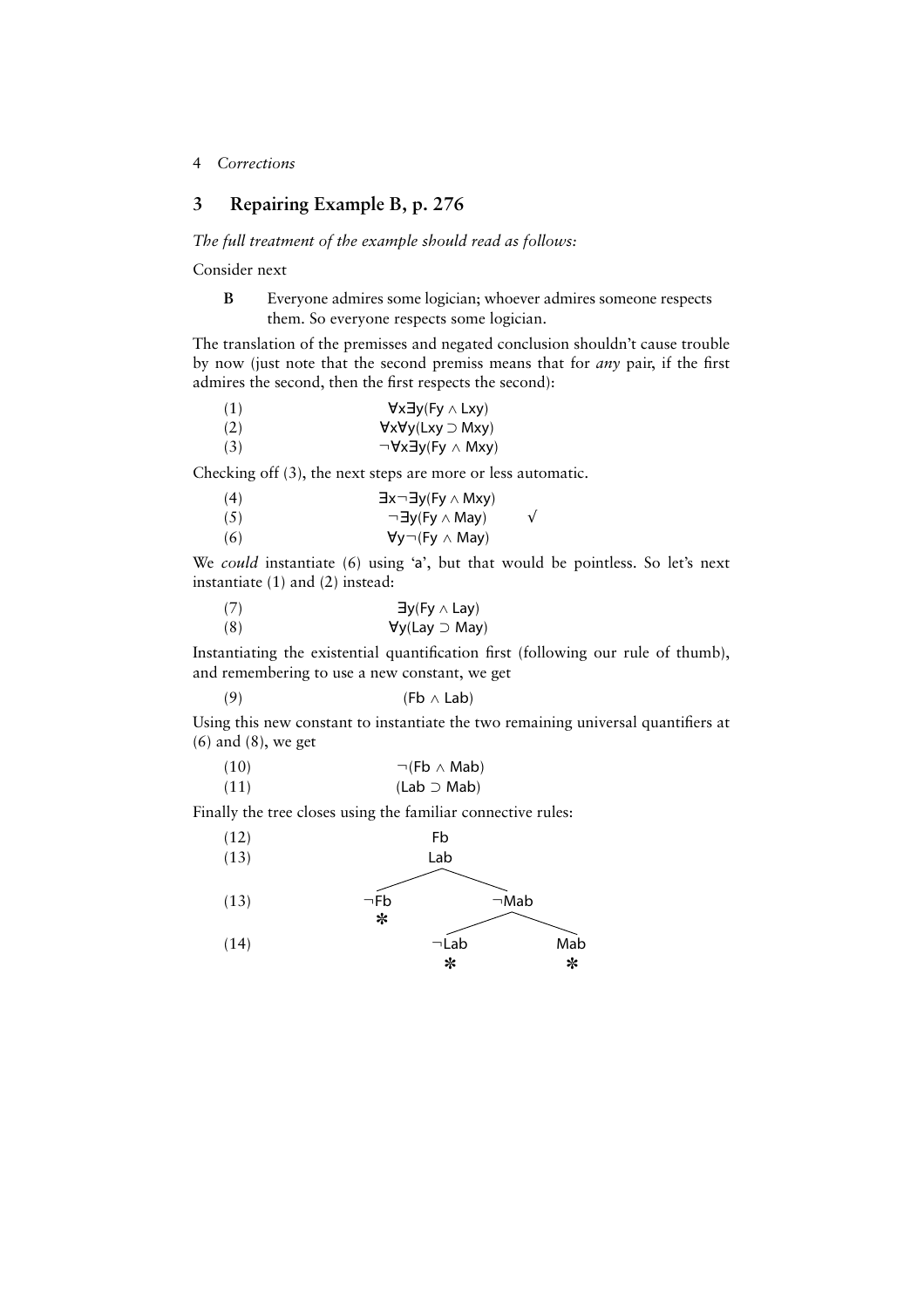### **4 Repairing Example O, p. 335**

*The treatment of the example should start as follows:*

| (1) | $\exists x (Fx \land \forall y (Fy \supset y = x))$ |
|-----|-----------------------------------------------------|
| (2) | $\exists x(Gx \land \forall y(Gy \supset y = x))$   |
| (3) | $\neg \exists x$ (Fx $\wedge$ Gx)                   |

(4) ¬∃x∃y(([{Fx∨Gx} ∧ {Fy∨Gy}] ∧¬x = y) ∧  $\forall$ z[{Fz∨Gz} ⊃ {z = x ∨ z = y}])

Of course, (4) can be bracketed in different but equivalent ways. First, then, we eliminate the negated quantifiers, and then instantiate the existentials:

| (5) | $\forall x \neg (Fx \land Gx)$                                                                                                                            |
|-----|-----------------------------------------------------------------------------------------------------------------------------------------------------------|
|     | (6) $\forall x \neg \exists y (([ \{Fx \lor Gx\} \land \{Fy \lor Gy\}) \land \neg x = y) \land \forall z [ \{Fz \lor Gz\} \supset \{z = x \lor z = y\}])$ |
| (7) | $(Fa \wedge \forall y (Fy \supset y = a))$                                                                                                                |
| (8) | $(Gb \wedge \forall y(Gy \supset y = b))$                                                                                                                 |

Now unpack the conjunctions in (7) and (8)

| (9)  | Fa                             |
|------|--------------------------------|
| (10) | $\forall y (Fy \supset y = a)$ |
| (11) | Gh                             |
| (12) | $\forall y (Gy \supset y = b)$ |

Next, instantiate (6) with a name, and deal with the resulting negated wff.

(13) ¬∃y(([{Fa∨Ga} ∧ {Fy∨Gy}] ∧¬a = y) ∧  $\forall$ z[{Fz∨Gz}  $\supset$  {z = a $\vee$  z = y}])

$$
(14) \ \ \forall y \neg (([\{Fa \lor Ga\} \land \{Fy \lor Gy\}] \land \neg a = y) \land \ \forall z [\{Fz \lor Gz\} \supset \{z = a \lor z = y\}])
$$

(15)  $\neg(([\text{Fa}\vee \text{Ga}]\wedge \{\text{Fb}\vee \text{Gb}\}\wedge \neg a = b) \wedge \forall z[(\text{Fz}\vee \text{Gz}] \supset \{z = a \vee z = b\}])$ 

We should now disentangle (15), which is a negated conjunction.

(16) ¬([{Fa∨Ga} ∧ {Fb∨Gb}] ∧¬a = b) ¬ $\forall$ z[{Fz ∨ Gz} ⊃ {z = a ∨ z = b}] Unpacking the left-hand branch:

$$
(17)\neg\big([\{\text{Fa}\vee\text{Ga}\}\wedge\{\text{Fb}\vee\text{Gb}\}\big]\qquad\neg\neg a=b
$$

Unpacking the new negated conjunction on the left-hand branch, we get

(18) ¬{Fa ∨ Ga} → {Fb ∨ Gb}<br>(19) → Fa → Fb  $(19)$   $\neg$ Fa<br> $(20)$   $\neg$ Ga ⊤Ga ¬Gb<br>\* → ✼ ✼ On the next right, we can continue  $(18')$   $a = b$ (19<sup>'</sup>) Ga from 11, 18 (20<sup> $\prime$ </sup>)  $\neg$  (Fa  $\land$  Ga) from 5  $(21')$   $\neg$ Fa  $\neg$ Ga ✼ ✼